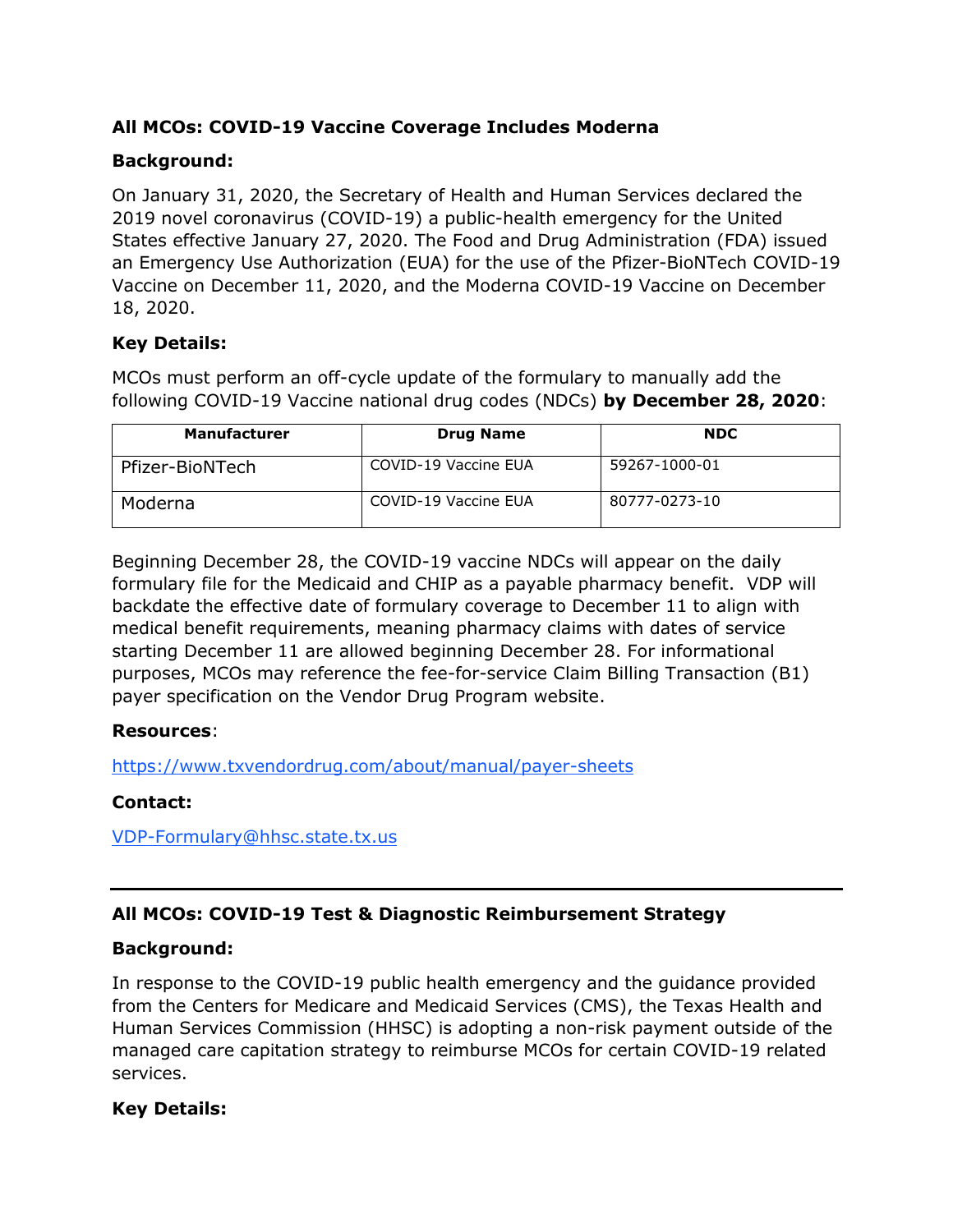This reimbursement strategy will be a phased approach and is based on encounter information. The first payment phase will include COVID-19 test and diagnostic service encounters over four payment processing cycles.

In mid-January 2021, MCOs will receive the first COVID-19 test and diagnostic reimbursement payments.

#### Requirements Summary

The criteria used to determine the eligible encounter records for reimbursement are those COVID-19 test and diagnostic procedures listed in the attached table.

If the procedure has a fee-for-service rate, a payment calculation is applied that compares the actual amount paid by the MCO to the fee-for-service rate and pays the lesser of the two.

• The following programs are in scope: STAR, STAR+PLUS, STAR Health, STAR Kids, and CHIP.

• MCOs can expect each payment to be one lump sum per contract per cycle processed. Reports shall be made available to assist with itemization of the payments. MCOs will receive information about the report process through an MCO notification.

• Due to nuances in available information, the test and diagnostic procedure codes eligible for payment are grouped into the following cycles to be processed beginning in January 2021. Each processing cycle includes the previous cycle(s) to capture any new encounters and/or adjustments not previously processed. For example, cycle 2 includes the CHIP encounters as well as any cycle 1 records for the month of December 2020 and any newly received adjustments for prior months. Cycle 4 shall include any manually priced encounters as well as any newly received encounter records that meet cycle 1 through cycle 3 criteria. Refer to the attached table for the procedure codes identified for each processing cycle.

1) Cycle 1: Test and diagnostic procedures with an established rate and existing encounter information. Estimated time to receive first payment is mid-January.

2) Cycle 2: Test and diagnostic procedures with an established rate for which additional encounter information is required specific to the CHIP program. HHSC is working with TMHP to acquire the additional information.

3) Cycle 3: New test and diagnostic procedures currently in the process of onboarding a new rate. Once onboarded, the new procedures shall be incorporated into the process. MCOs will be notified of the addition of codes to the payment system through an MCO notification.

4) Cycle 4: Test and diagnostic procedures where the rate is manually priced. There is not a set price and a wide number of products with a variable range of